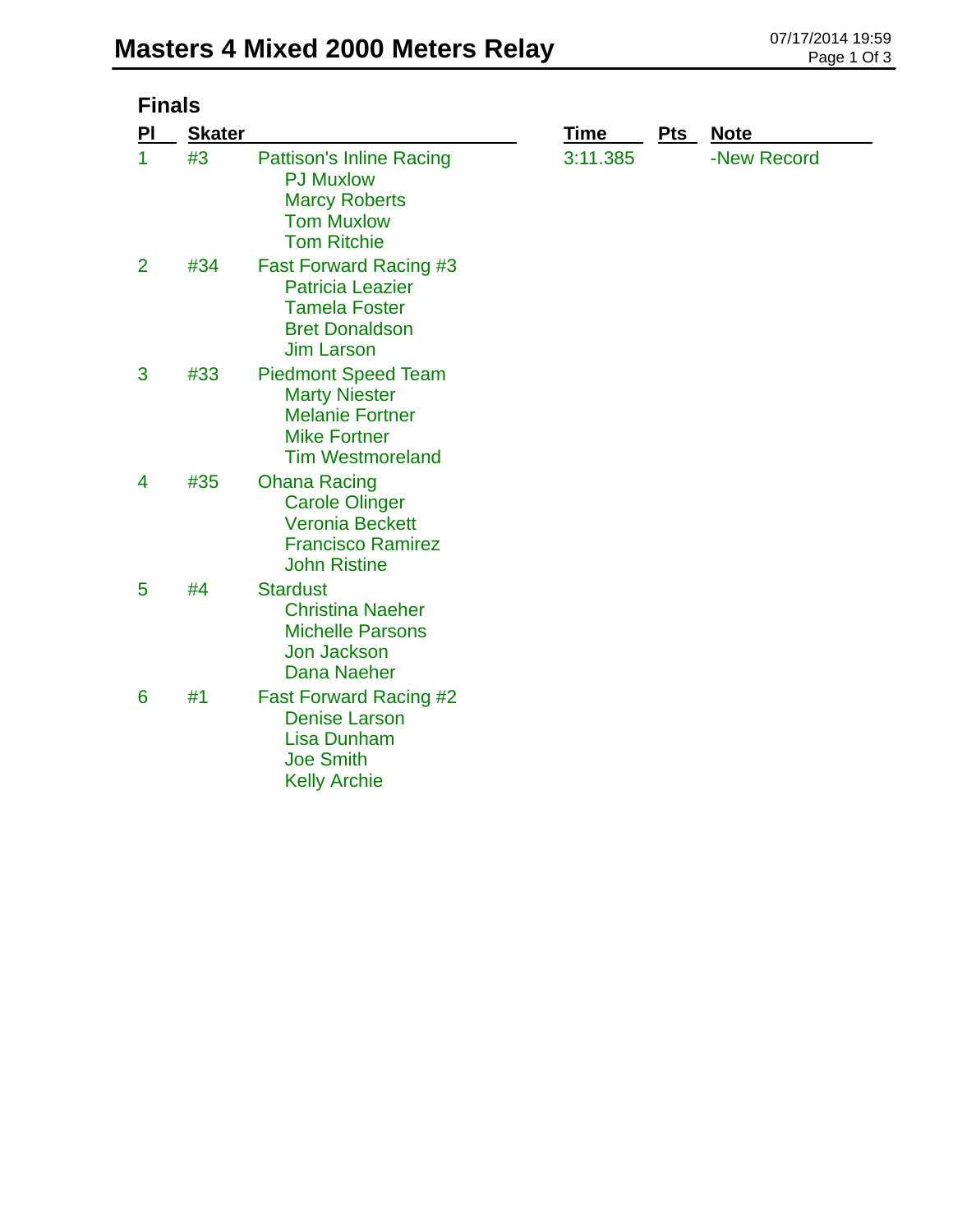## **Masters 4 Mixed 2000 Meters Relay** 07/17/2014 19:59 page 2 Of 3

| Heat #1        |               |                                                                                                                                   |             |     |                |  |
|----------------|---------------|-----------------------------------------------------------------------------------------------------------------------------------|-------------|-----|----------------|--|
| PI             | <b>Skater</b> |                                                                                                                                   | <b>Time</b> | Pts | <u>Note</u>    |  |
| 1              | #3            | <b>Pattison's Inline Racing</b><br><b>PJ Muxlow</b><br><b>Marcy Roberts</b><br><b>Tom Muxlow</b><br><b>Tom Ritchie</b>            | 3:14.602    |     | A <sub>1</sub> |  |
| $\overline{2}$ | #4            | <b>Stardust</b><br><b>Christina Naeher</b><br><b>Michelle Parsons</b><br>Jon Jackson<br>Dana Naeher                               |             |     | C <sub>1</sub> |  |
| 3              | #1            | <b>Fast Forward Racing #2</b><br><b>Denise Larson</b><br><b>Lisa Dunham</b><br><b>Joe Smith</b><br><b>Kelly Archie</b>            |             |     | <b>B2</b>      |  |
| 4              | #2            | <b>Texas Speed Club #2</b><br><b>Brian Krupa</b><br><b>Kelly Loesch</b><br><b>Wendy Salome</b><br><b>Debra Smotrilla</b>          |             |     | D <sub>2</sub> |  |
| 5              | #5            | <b>Texas Speed Club #4</b><br><b>Kami Felter</b><br><b>Dianna Gielstra</b><br><b>Jack Study</b><br><b>Nick Salome</b>             |             |     | D <sub>4</sub> |  |
| 6              | #7            | <b>Fast Forward Racing #4</b><br><b>Julie Barnes-Larson</b><br><b>Sharon Mason</b><br><b>Kevin Larson</b><br><b>Tom Kolinchak</b> |             |     | <b>B4</b>      |  |
|                | #6            | <b>Team United</b><br><b>Janine Foster</b><br><b>Heather Laufer</b><br>Norman Kirby<br><b>Ryan Chrisler</b>                       |             |     | E <sub>1</sub> |  |